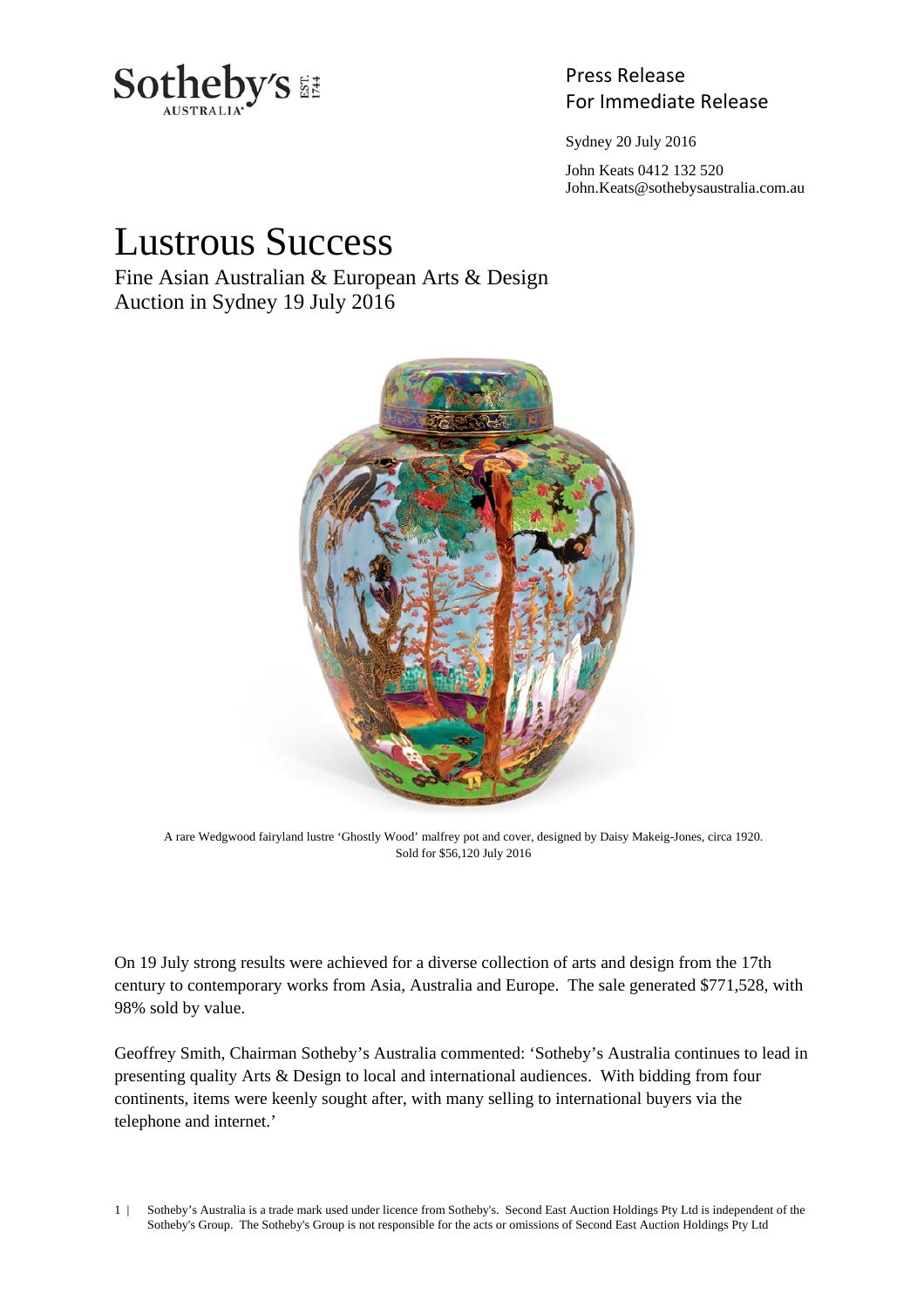

#### FAIRYLAND LUSTRE

The final lot of the auction achieved the highest price of the night. A 'Ghostly Wood' malfrey pot and cover realised \$56,120 (estimate \$30,000-50,000, lot 197, pictured previous). Fairyland lustre was introduced by Daisy Makeig-Jones for Wedgwood in 1915 and became immensely popular during the ensuing decade with its bold and fanciful designs inspired by the *Legends of Croquemitaine* by Gustave Doré and other similar fairy tales. Overall six Fairyland lustre designs featured in the sale and together all sold for \$76,250 against a presale estimate of \$44,500 (lots 192-197).

#### DEHUA MULTI-ARMED FIGURE OF GUANYIN

Previously on long-term loan to the Art Gallery of New South Wales, a white glazed Dehua multi-armed deity of Guanyin from the Qing dynasty  $19<sup>th</sup>$  century had many arms raised in the auction room, achieving an impressive \$28,060, tripling the low estimate of \$8,000 (lot 15, pictured).

## YELLOW-GLAZED BOWL

Aggressive bidding on a yellow-glazed bowl, mark and period of Yongzheng, drove the final price to \$36,600, 36 times the low estimate (estimate \$1,000-1,500, lot 34, pictured). The bowl was finely potted with steeply rounded sides rising to a lipped rim from the short straight foot, glazed on the exterior with an egg-yolk yellow glaze, the rim and interior in white.

# BRONZE BUDDHA

A gilt bronze Buddha from the Qianlong period realised \$48,800 with a strong contest between the phone and room bidders (estimate \$15,000- 20,000, lot 55, pictured). This Buddha has remained in the same family collection until coming to auction for the first time; it was formerly in the collection of Lieutenant Commander John Bates who acquired it while on secondment to China in 1900.

#### GEORGE RAYNER-HOFF

George Rayner-Hoff was a champion of depictions of physical perfection that referenced classical imagery. *Hercules, Achelous and Deianera* 1920 exceeded the high estimate and sold for \$25,620 (estimate \$15,000-20,000, lot 152, pictured).

## DISTINGUISHED PRIVATE COLLECTION

Strong prices were achieved for a selection of works from the collection of Mr Raymond Kidd and Mrs Diana Kidd with most of the remarkable Fred Williams etchings selling for a total of \$43,066. These 15 etchings were acquired from the mid 1970s to early 1980s and represented the fine craftsmanship and skill of one of Australia's great landscape artist (lots 65-79).









2 | Sotheby's Australia is a trade mark used under licence from Sotheby's. Second East Auction Holdings Pty Ltd is independent of the Sotheby's Group. The Sotheby's Group is not responsible for the acts or omissions of Second East Auction Holdings Pty Ltd